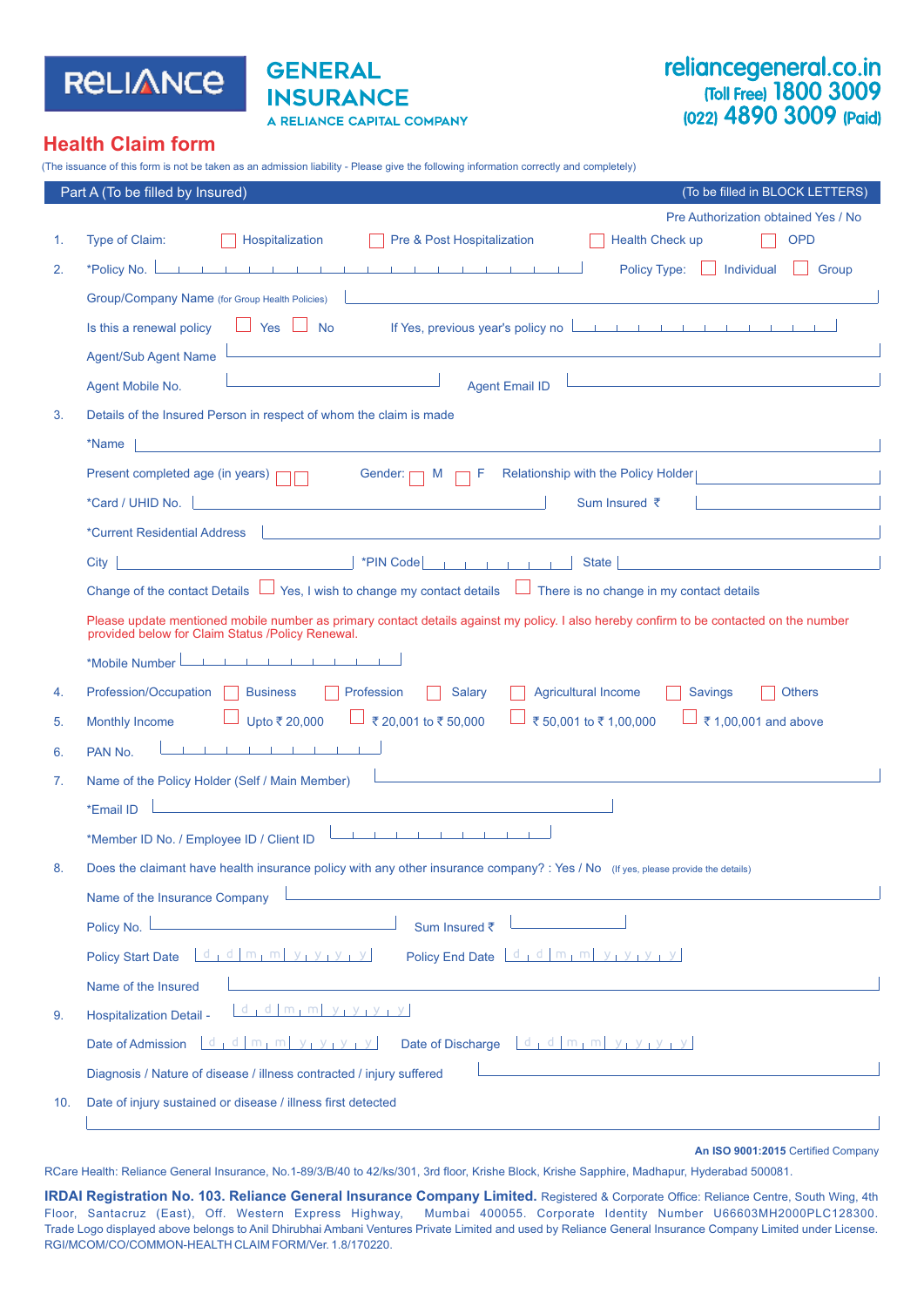11. Details of the Hospital / Nursing Home in which treatment was taken :

|     | <u> 1989 - John Stein, Amerikaansk politiker († 1908)</u><br>Name of the Hospital / Nursing Home                                                                                                                                     |
|-----|--------------------------------------------------------------------------------------------------------------------------------------------------------------------------------------------------------------------------------------|
|     | Address of the Hospital / Nursing Home                                                                                                                                                                                               |
|     | $J$ PIN Code<br>State <u>  with the state of</u><br>$\mathsf{City} \sqcup$                                                                                                                                                           |
|     | Telephone / Mobile Number<br>Registration Number                                                                                                                                                                                     |
| 12. | Name of Treating Physician / Surgeon <b>Contract Contract Contract Contract Contract Contract Contract Contract Contract Contract Contract Contract Contract Contract Contract Contract Contract Contract Contract Contract Cont</b> |
|     | <b>Registration Number</b><br>Qualification<br>and the control of the control of the control of                                                                                                                                      |
|     | $\mathbf{U}=\mathbf{U}=\mathbf{1}+\mathbf{1}+\mathbf{1}+\mathbf{1}+\mathbf{1}+\mathbf{1}$<br>Telephone / Mobile Number<br>Email ID                                                                                                   |

13. Details of the amount claimed

|   | <b>Bill Heads</b>                                                          | Amount /(In ₹) | <b>Bill number</b> | <b>Bill Date</b> | <b>Bills attached (Yes/No.)</b> |
|---|----------------------------------------------------------------------------|----------------|--------------------|------------------|---------------------------------|
| A | Room Rent & Nursing Charges                                                |                |                    |                  |                                 |
| B | <b>Doctors Consultation/Visit Charges</b>                                  |                |                    |                  |                                 |
| C | <b>Investigation Charges (Includes Radiology</b><br>and Pathology Reports) |                |                    |                  |                                 |
| D | Surgeon and Asst. Surgeon Charges                                          |                |                    |                  |                                 |
| Е | <b>Anesthetist Charges</b>                                                 |                |                    |                  |                                 |
| F | <b>Operation Theater Charges</b>                                           |                |                    |                  |                                 |
| G | Medicine Charges (Includes Ward and<br>OT Medicines and Consumables)       |                |                    |                  |                                 |
| н | Taxes/Surcharges/Service Charge                                            |                |                    |                  |                                 |
|   | Miscellaneous/Other Charges<br>(like Admission, Registration, etc.)        |                |                    |                  |                                 |
| J | Pre Hospitalization Bills (If Any)                                         |                |                    |                  |                                 |
| K | Post Hospitalization Bills (If Any)                                        |                |                    |                  |                                 |
|   | Total Claimed Amount (Sum of A to K)                                       |                |                    |                  |                                 |

In support of the above claim, I enclose following documents in original (Please indicate by ticking the Yes / No)

| <b>Claim form Duly Filled</b>   | Yes / No | <b>Investigation Reports/Reports Name</b>                | Yes / No |  |  |
|---------------------------------|----------|----------------------------------------------------------|----------|--|--|
| <b>Authorization Form</b>       | Yes / No | <b>Medicine/Pharmacy Bills with Doctors Prescription</b> | Yes / No |  |  |
| <b>Discharge Summary</b>        | Yes / No | Implant Name and Invoice (If any)                        | Yes / No |  |  |
| <b>Hospital Bills</b>           | Yes / No | Indoor Case Papers (duplicate copy)                      | Yes / No |  |  |
| <b>Hospital Payment Receipt</b> | Yes / No | <b>Others</b>                                            | Yes / No |  |  |
| <b>Photo Identity Proof</b>     | Yes / No |                                                          |          |  |  |
| Total No. of Pages enclosed     |          |                                                          |          |  |  |

As per the policy terms and conditions, the Company reserves its right to have the Insured examined by a doctor appointed by it for verification of diagnosis. Please note: In case the Health Gain Policy under which the claims is being lodged has been taken on instalment basis then in the event of claim being admissible , the company will deduct the balance instalments due if any, from the claim approved amount and pay the balance due to the Policyholder. In the event of the claim assessed amount being lower than the Balance instalment due then the Policyholder is liable to pay the balance premium instalments due immediately by cheque or DD, failing which the said Claim would be treated as inadmissible and the Policy shall stand cancelled immediately and no liability shall be admissible under the Policy for any Claims liability in future or in period elapsed.

Any hospitalization from the notified Hospital will not be entertained. please refer the notified hospital list on our website: **www.reliancegeneral.co.in**

| <b>Policyholder Bank Details</b>                                                                           |                                                                                                                                       |  |  |  |                           |  |  |  |  |  |  |  |     |          |        |  |         |  |  |
|------------------------------------------------------------------------------------------------------------|---------------------------------------------------------------------------------------------------------------------------------------|--|--|--|---------------------------|--|--|--|--|--|--|--|-----|----------|--------|--|---------|--|--|
|                                                                                                            | 14. Name of the Bank Account Holder                                                                                                   |  |  |  | $Mr.\Box$ Mrs. $\Box$ Ms. |  |  |  |  |  |  |  |     |          |        |  |         |  |  |
|                                                                                                            | 15. Bank Account No.:                                                                                                                 |  |  |  |                           |  |  |  |  |  |  |  | 16. | Account: | Saving |  | Current |  |  |
|                                                                                                            | 17. Name of the Bank                                                                                                                  |  |  |  |                           |  |  |  |  |  |  |  |     |          |        |  |         |  |  |
| 18.                                                                                                        | <b>Branch</b>                                                                                                                         |  |  |  |                           |  |  |  |  |  |  |  |     |          |        |  |         |  |  |
| 19. MICR Code (9 digit MICR code number of the bank and branch appearing on the cheque issued by the bank) |                                                                                                                                       |  |  |  |                           |  |  |  |  |  |  |  |     |          |        |  |         |  |  |
| 20. IFSC Code (11 character code appearing on your cheque leaf)                                            |                                                                                                                                       |  |  |  |                           |  |  |  |  |  |  |  |     |          |        |  |         |  |  |
|                                                                                                            | I understand that any refund due on the premium payment / any payment / claims to be directly credited to my aforesaid Bank Account.* |  |  |  |                           |  |  |  |  |  |  |  |     |          |        |  |         |  |  |
|                                                                                                            | *As per IRDAI, its mandatory that all payments made to the insured are only through electronic mode.                                  |  |  |  |                           |  |  |  |  |  |  |  |     |          |        |  |         |  |  |

Note: Please attach original cancelled cheque and a copy of PAN card for verification of the particulars provided in this regard.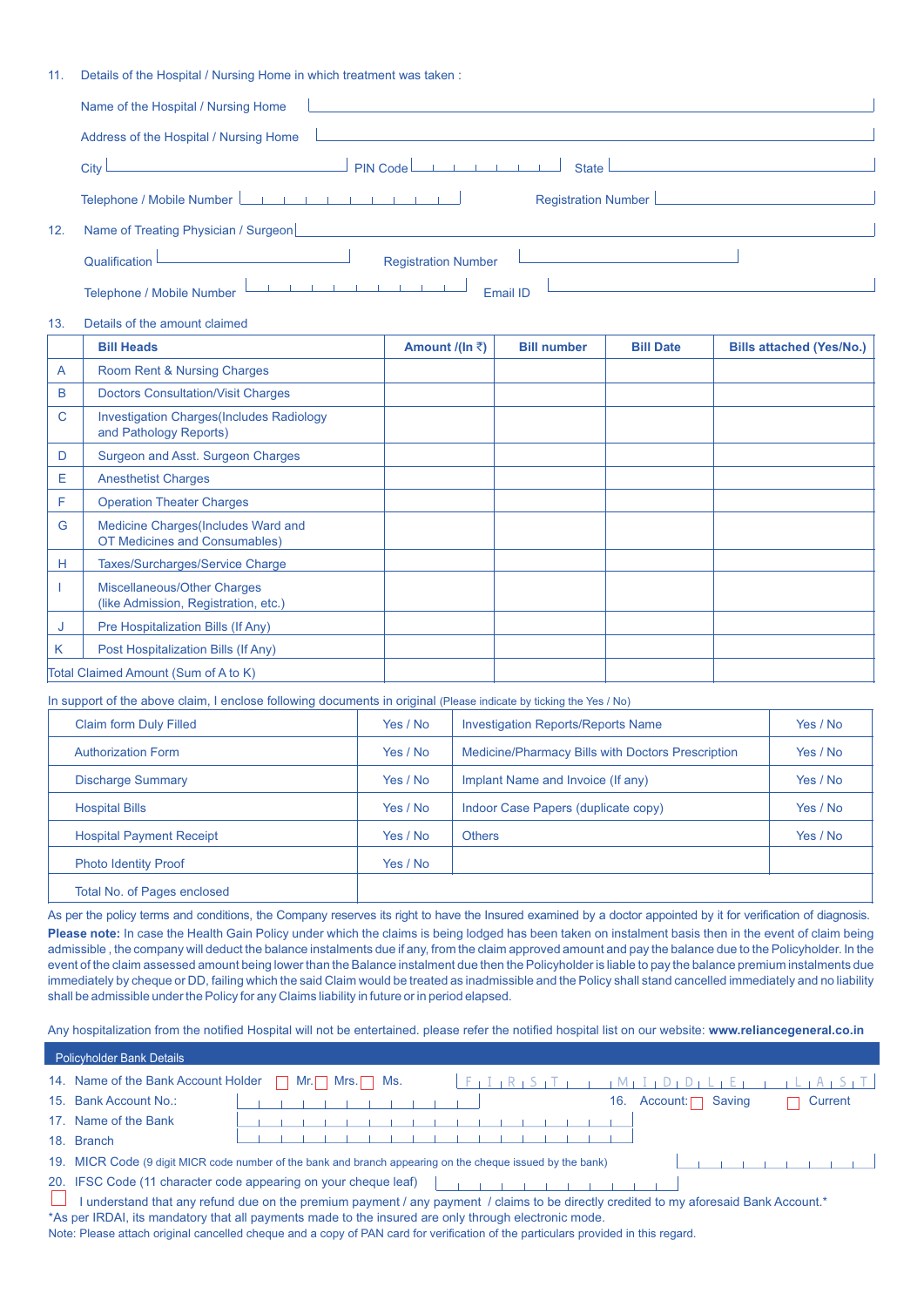## Payment Option by Aadhaar Card ( For Reimbursement claims)

Aadhaar Card No.: (Note: Self attested Aadhaar card copy to be submitted)

□ I wish to collect claim reimbursement directly in my Bank account linked with my aforementioned Aadhaar Card. I understand that the claim amount shall be credited directly in my latest Bank account linked with my Aadhaar Card.

I/We hereby declare that the details given above are true and correct to the best of my belief and knowledge. In the event above information or any part thereof is found incorrect, I agree that all right under the policy will be forefeited.I agree to provide additional information to the Company if required. I will indemnify and hold harmless the Company due to any loss arising out of misstatement in this form and am willing if required, to make a statutory Declaration before a Justice of the Peace of the truth of the whole of the foregoing statement or any other statement I may make in connection with this claim.

I further agree and undertake not to receive from Reliance General Insurance Company Limited any rebate other than that mentioned in the published prospectus in accordance with the provisions Section 41 of the Insurance Act, 1938 as amended by Insurance Laws (Amendment) Act, 2015.

Place:

Date:  $\left| d_1 d \right| m_1 m \left| y_1 y_1 y_1 \right|$ 

#### Part B - To be filled by the Treating Doctor (This section is mandatory only if your health policy was not provided by your employer)

| A) Date of First Consultation (Prior to Hospitalization)                              |                                                        |                               |
|---------------------------------------------------------------------------------------|--------------------------------------------------------|-------------------------------|
| B) With what complaints was the patient admitted for                                  |                                                        |                               |
| C) Detail history of past illness with duration                                       |                                                        |                               |
| D) Whether the present ailment is a compilations of Pre-Existing disease?             | $\Delta$ Date: $d_1 d \mid m_1 m \mid y_1 y_1 y_1 y_2$ |                               |
| E) If, yes please specify the disease (OR) complication of any previous surgery done? |                                                        |                               |
| Whether the disease / disorder is congenital in nature?<br>F)                         |                                                        |                               |
| G) If yes please specify the details                                                  |                                                        |                               |
| H) Nature of surgery / treatment given for present ailment                            |                                                        |                               |
| I) Number of in-patient beds in the hospital (including ICU)                          |                                                        | (Doctor's Seal and Signature) |

### Terms and Conditions for Payments through RTGS/NEFT

- 1. The details provided by the Customers in the Mandate form shall be considered as final and Reliance General Insurance Company Ltd. Shall not be responsible for cross verification of any of the details provided therein.
- 2. The RTGS/NEFT facility shall be effective for the respective customer(s) within 15 days of the receipt of the Mandate form by Reliance General Insurance Company Ltd. and/or within such period as may be reasonably required by Reliance General Insurance Company Ltd. to activate the RTGS/NEFT facility.
- 3. The Customer agrees that under the RTGS/NEFT facility, there may be a risk of non-payment in the account of customer on the day of the credit of payments due to change in the applicable regulations pertaining to RTGS/NEFT facility or due to any other reasons without any fault/inaction/failure on part of Reliance General Insurance Company Ltd or any factor beyond the control of Reliance General Insurance Company Ltd.
- 4. The customer agrees to indemnify, without delay or demur, Reliance General Insurance Company Ltd and its agents and keep Reliance General Insurance Company Ltd and its agent indemnified harmless at all times from and against any and all claims, damages, losses, costs, and expenses (including attorney's fees) which Reliance General Insurance Company Ltd may suffer or incur, directly or indirectly, arising from or in connection with, amongst other things, either of the aforesaid reasons stated in above clauses.
- 5. The Customer May discontinue or terminate the use of RTGS/NEFT facility by giving a minimum of 15 days prior written notice to Reliance General Insurance Company Ltd. The date of notice will be considered from the date of receipt of such notice by Reliance General Insurance Company Ltd. The notice of, such termination should be given to Reliance General Insurance Company Ltd. only at its corporate address and be addressed at Reliance General Insurance Company Limited, Reliance Centre, South Wing, 4<sup>th</sup> Floor, Off. Western Express Highway, Santacruz (East), Mumbai -400 055.
- 6. A Confirmation of the receipt of termination notice given by the customer will be acknowledge through a confirmation Letter by Reliance General Insurance Company Ltd. In no case can be the customer construe his termination notice as effective unless a confirmation has been provided by Reliance General Insurance to the customer stating the date of Receipt of such communication by the customer.
- 7. The Customer agrees that transaction(s) through RTGS/NEFT may attract inward RTGS/NEFT charges, which if levied by the customer's bank, shall be borne by the customer.
- 8. Reliance General Insurance has the absolute discretion to amend or supplement any Terms and Condition stated herein at any time and will endeavor to give prior notice of Ten days for such changes wherever feasible for the terms and conditions to be applicable. By using the new services, or at the completion of such period, whichever is earlier, the Customer shall be deemed to have accepted the changed terms and conditions.
- 9. NEFT facility for group policy holder shall be done at the consent of HR.